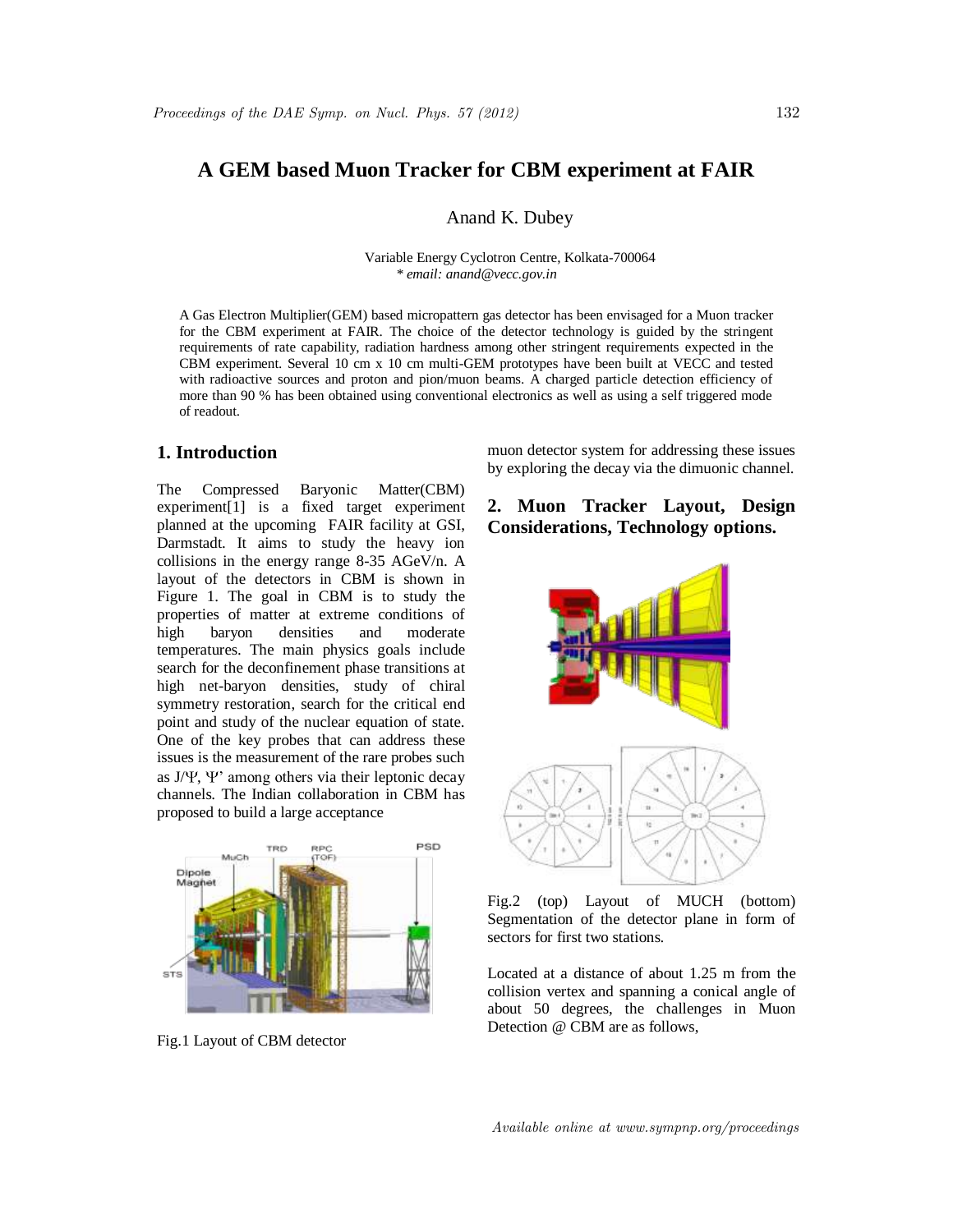- The detector should be able to cope up with a high collision rate of  $\sim$  10 MHz. This high luminosity facilitates the measurement of rare probes mentioned above.
- Detector granularity should be high to cater to a hit of about 1 hit/sq.cm
- The detector should be resistant to high dose of neutrons, photons and heavy ions.
- Large acceptance detector should have modular arrangement.
- Collecting data in a self triggered mode, which is the data taking mode for all CBM detectors.

Besides all these, the essential criterion is that the detector should have high charged particle detection efficiency and good position resolution. The layout of the CBM muon tracker, commonly referred to as Muon Chambers (MUCH), is shown in the Fig. 2(top). The main task of MUCH is to identify the dimuon signals arising from the decay of the low mass vector mesons and charmonia produced in the heavy ion collisions. The full version of the MUCH system consists of six alternating layers of absorbers and triplets of tracking chambers. This geometrical layout was arrived at after rigorous GEANT3 simulation using CBMROOT[2]. Each detector layer is divided into several sector shaped modules as shown in Fig.2(bottom). The readout plane in each module consists of progressively increasing pad layout, with the minimum pad size being 3 mm x 3 mm. These granularities were optimized by studying the reconstruction efficiencies and the corresponding signal-tobackground ratios of the particle species mentioned above [3].

Several technology options have been considered. Owing to a harsh radiation environment and large size of the chambers required option of using silicon detectors for MUCH would not be practicable. Use of detectors based on semiconductor technology is also not a suitable option as ageing can be a serious issue due to high luminosity. Gas based detectors are most suited for this purpose. However, the conventional wire chambers

cannot cope up with the specified high rates, as the gain is known to drop at such high rates[4]. Gas detectors based on micropattern technology, i.e. GEM(Gas Electron Multiplier), THGEM and micromegas are known to have stable gains at high rates<sup>[5,6]</sup>. GEM based detectors are already employed or being implemented in many high energy physics experiments such as COMPASS[7], HBD[8], LHCb[9], CMS[10]. At VECC, we are involved in the design and development of a GEM based detector for the first few planes of MUCH, where the hit density is high as mentioned above.

GEM is made out of a 50 micron thin polyimide foil, coated with a thin layer of copper on both surfaces. Holes of about 50 microns in diameter are then chemically etched in this foil at a pitch



Fig.3 Magnified picture of a cutout of GEM foil

of about 140 microns. Fig.3 shows a magnified image of a cutout of a typical GEM foil. By applying a voltage  $(\Delta V \sim 500$  volts) across the two conducting surfaces, a very high field region is created inside the holes. A primary electron which drifts towards this hole undergoes amplification inside these and produces an avalanche of electrons. Multiple layers of GEM can be added in cascade thus producing more and more amplification, leading to an enhanced signal which is collected from the readout pads placed just below the bottom of the last GEM, as schematically shown in Fig. 5. More GEM layers implies more and more amplification stages. Higher gains with lesser  $\Delta V$  across each GEMs can thus be achieved, with a reduced spark probability. But the detector costs also increases proportionately. So as a compromise based on the stability of the detector, a triple GEM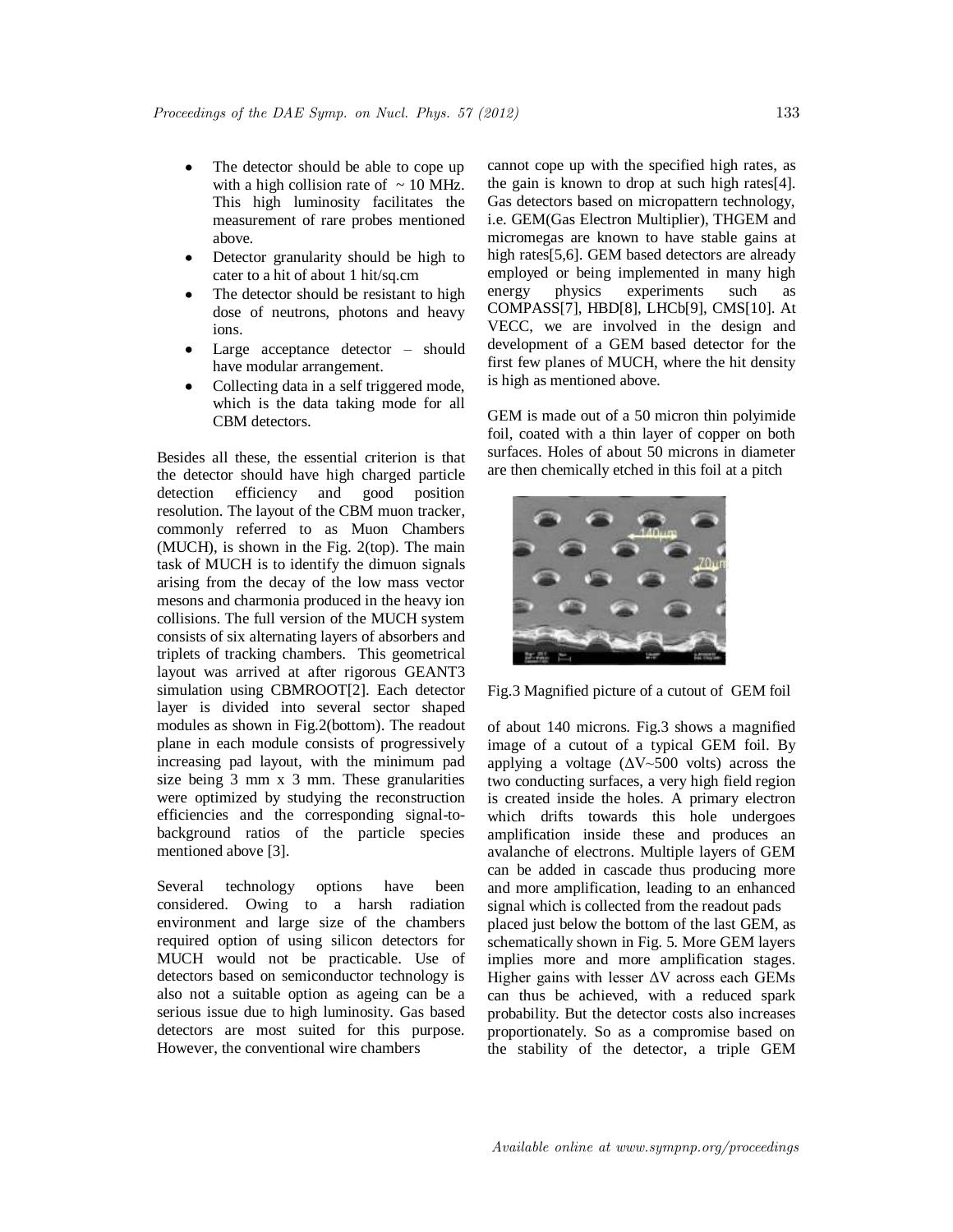configuration is nowadays commonly employed. Each of the GEM layers is powered by using a



Fig.5 Schematic layout of the working of a multilayered GEM chamber

single resistive chain. The advantage with GEM detectors is that the readout plane is decoupled from the bias voltage, thus drastically minimizing the damage to the Front End readout Electronics from sparks. This is not the case in micromegas, where one has to adopt more complex techniques to bypass or reduce these sparks.

## **3. Prototype Chamber Fabrication**



Fig.6 Fabrication of the prototype and schematic arrangement of prototype chamber assembly

The first GEM chambers at VECC, were built from scratch, using a 10 cm x 10 cm GEM foil. In VECC lab, it was stretched using thermal techniques and G10 frames were then glued on the top and bottom surfaces. The entire operation is schematically shown in Fig.6. The successful test results using  ${}^{55}Fe$  source was reported in[11]. For later tests, we have used CERN made, framed GEMs of 10 cm x 10 cm for our detector R&D.

Several multiGEM chambers, mainly triple GEM chambers have been thus assembled and tested[12]. The schematic of assembly of such a prototype for beamtests is shown in the Fig.7. A Perspex frame of 12 cm x 12 cm x 10 mm and sealed from the top by a drift plane housed three GEMs stacked with a drift gap of 3-6 mm, transfer gap of 1 mm between the GEMs and a gap of 1.5 mm from the readout plane. The HV box was placed outside this gas tight volume and appropriate copper inserts carried the connections inside.



12 x cm 12 cm x 10 mm -- perspex

Fig.7 Schematic arrangement of prototype chamber assembly

### **4. Test Results (a) Test with <sup>55</sup>Fe and with cosmics.**

Using standard NIM based ORTEC-make modules in lab, the response to  ${}^{55}Fe$  spectra for a triple GEM chamber is shown in Fig.7(left) and



Fig. 7 (left) <sup>55</sup>Fe spectra, (right) triple GEM gain vs. ΔVgem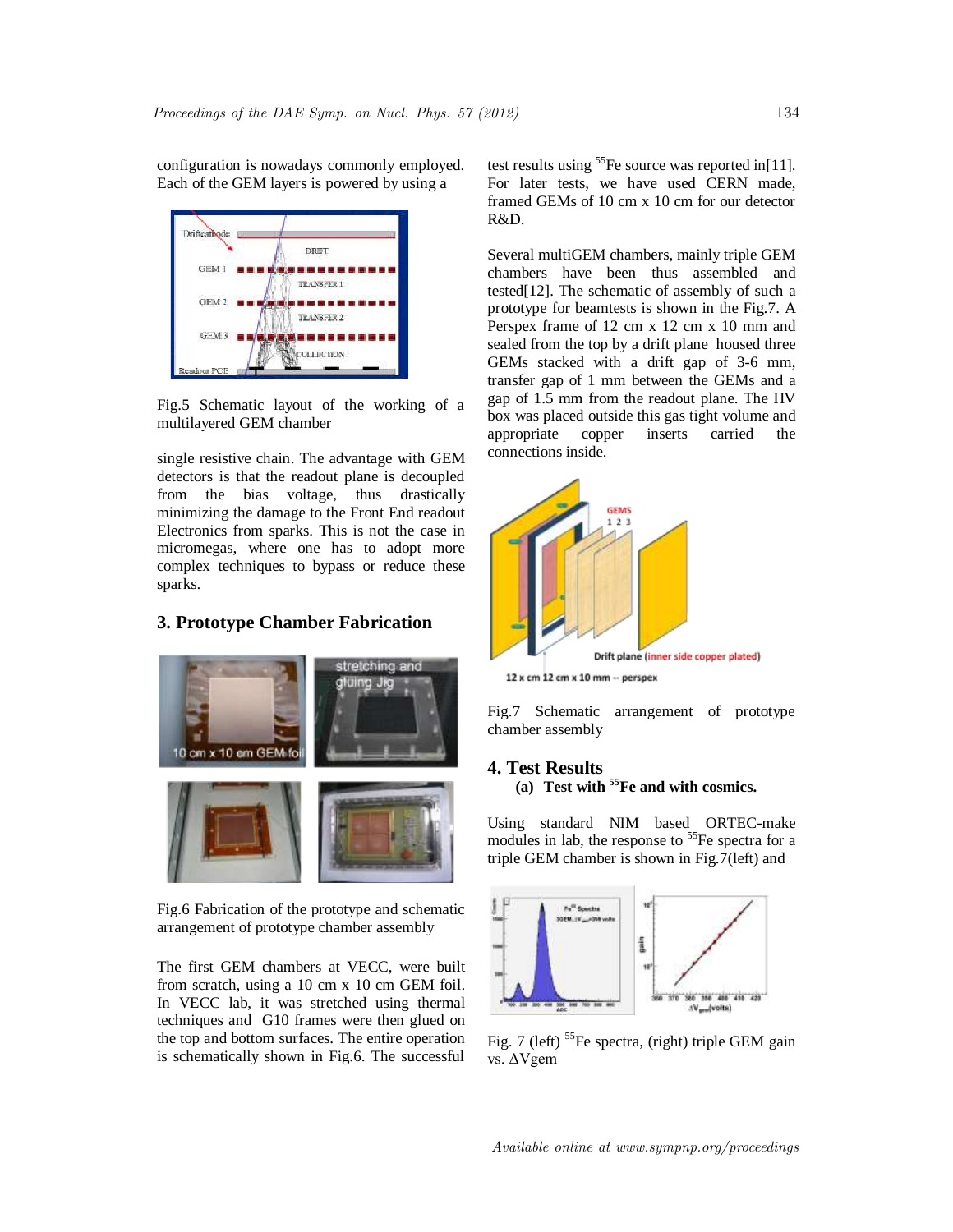the corresponding gain plot is shown on the right. Gains of the order of  $10^5$  have been reached corresponding to the maximum ΔVgem as shown in the right side plot. A multilayered readout PCB having 512 pads was fabricated and a triple GEM detector with active area 100 sq. cm. was assembled and put to test with cosmic muons in VECC lab. All the readout pads were shorted together to get one output from the detector. The amplified signal was then fed to an MCA or the coincidence unit as the case maybe. The pulse height spectra fitted to a Landau distribution is shown in the Fig.8 for two different voltages.



Fig. 8 Pulse height spectra from cosmic muons for two different bias voltages.

The MIP detection efficiency was measured by counting the number of detector pulses from a sample of muon triggers obtained by coincidence counts from three scintillator detectors. The efficiency increases with high voltage and is found to saturate around 95 %.



Fig.9 Efficiency of cosmic MIPs vs high voltage

### **(b) Test with nXYTER, a self triggered readout board**

Data in CBM will be acquired in a self triggered mode. The schematic of working of such a detector is shown in Fig. 10.



Fig.10, Schematic of data acquisition in a self triggered system.

The detector signal is readout by a self triggered Front End Electronics(FEE), which is nXYTER [13]in our case. This is a 32 MHz readout ASIC, being developed at GSI, for use in the actual CBM experiment. This is then controlled via a Readout Controller (ROC) and finally the data acquired by the CBM-DAQ is written to a PC. Data is collected in a free streaming mode, and time stamps of all the hits are recorded. Events are reconstructed offline by appropriately grouping the detector hits based on their timestamps.



Fig. 11 picture of a 512 pad, triple GEM chamber under test at COSY at Juelich.

Several triple GEM prototypes each of 100 sqcm area have been tested with proton, pions and muon beams to understand the detailed response of the detector in terms of efficiency, cluster size, uniformity among others. Multi-layered readout planes varying in number of pads were fabricated depending upon the granularity adopted. Using a self triggered readout system the goal was to optimize the detector geometry parameters and readout characteristics and arrive at an appropriate operating voltage of a triple GEM chamber. One such chamber consisting of 512 readout pads each of 3 mm x 3 mm dimension was assembled at VECC. We have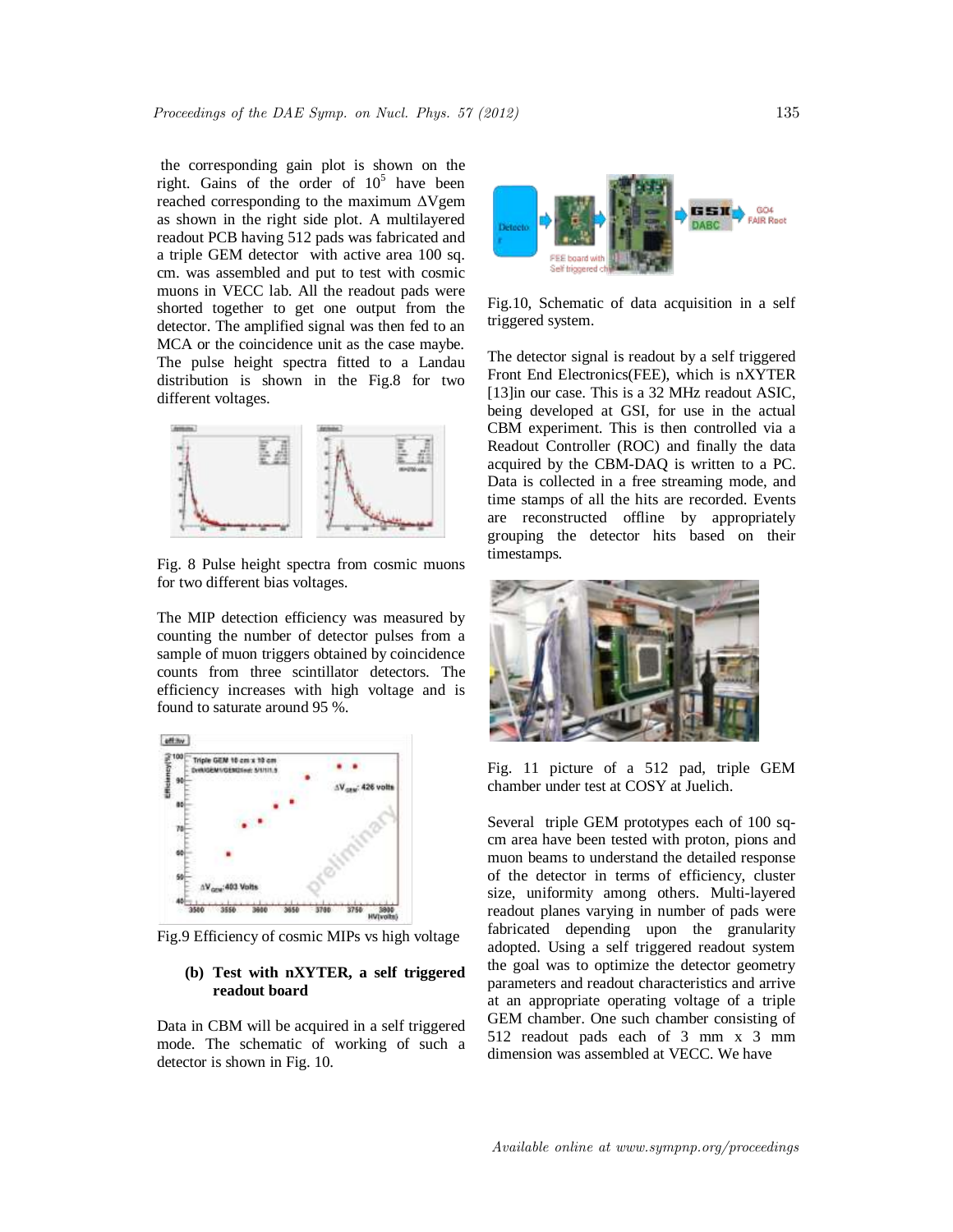

Fig.12 Typical timing difference spectra(between GEM hits and beam trigger) from the prototype chamber.

mostly adopted a resistive divider for powering the three GEMs. However, more recently we have also tested chambers using individual powering scheme wherein each of the GEM plane is supplied voltage individually. Fig.11 shows the picture of one such detector under test at COSY accelerator facility at Juelich. The signal from the pads were read out via four Front End Boards(FEBs), each consisting of one nXYTER chip. A premixed gas mixture of  $Ar/CO<sub>2</sub>$  in the ratio 70/30 was used for all our tests.



Fig.13. Pulse height spectra for 150 GeV/c muon beam(left) and cluster size(right).

The distribution of the timing difference when the detector sees the correlated signal with respect to the trigger is shown in Fig.10. It shows a narrow profile with an RMS of <20 ns. All detector hits falling within a time window of 200 ns was considered to be a valid muon track hit. The pulse height corresponding to the muon beam and fitted to a Landau distribution function is shown in Fig. 13. Data at varying GEM voltages were taken for two different resistive divider configurations. The variation of efficiency with GEM voltage is shown in Figure 13. The efficiency of charged particle detection for the two cases obtained in a time window of 200ns, is found to reach a value >95%. Design and assembly of a large size GEM chamber with an active area of 30 cm x 30 cm based on sector pad layout is underway.



Fig. 14. Variation of Efficiency with GEM voltage

#### **5. Summary and Outlook**

A detector based on micropattern technology, namely GEMs, has been proposed for the first few stations of MUCH in CBM, where the paticle density is very high. We have built several multiGEM 10 cm x 10 cm prototype chambers at VECC. These have been tested with radioactive sources and proton, pion and muon beams. Several beamtest of the prototype chambers have been conducted and the response of the chamber to MIPs have been studied. A high charged particle detection efficiency > 90% have been obtained and the cluster size is also close to 1, thus meeting the desired criteria of the detector. More optimization in the biasing scheme of the detector and test for rate capability is underway. The next step now would be to make a 30 cm x 30 cm large size chamber and test the uniformity of response. The goal is also to optimize the techniques of stretching and gluing of large size GEMs, which is still an evolving issue.